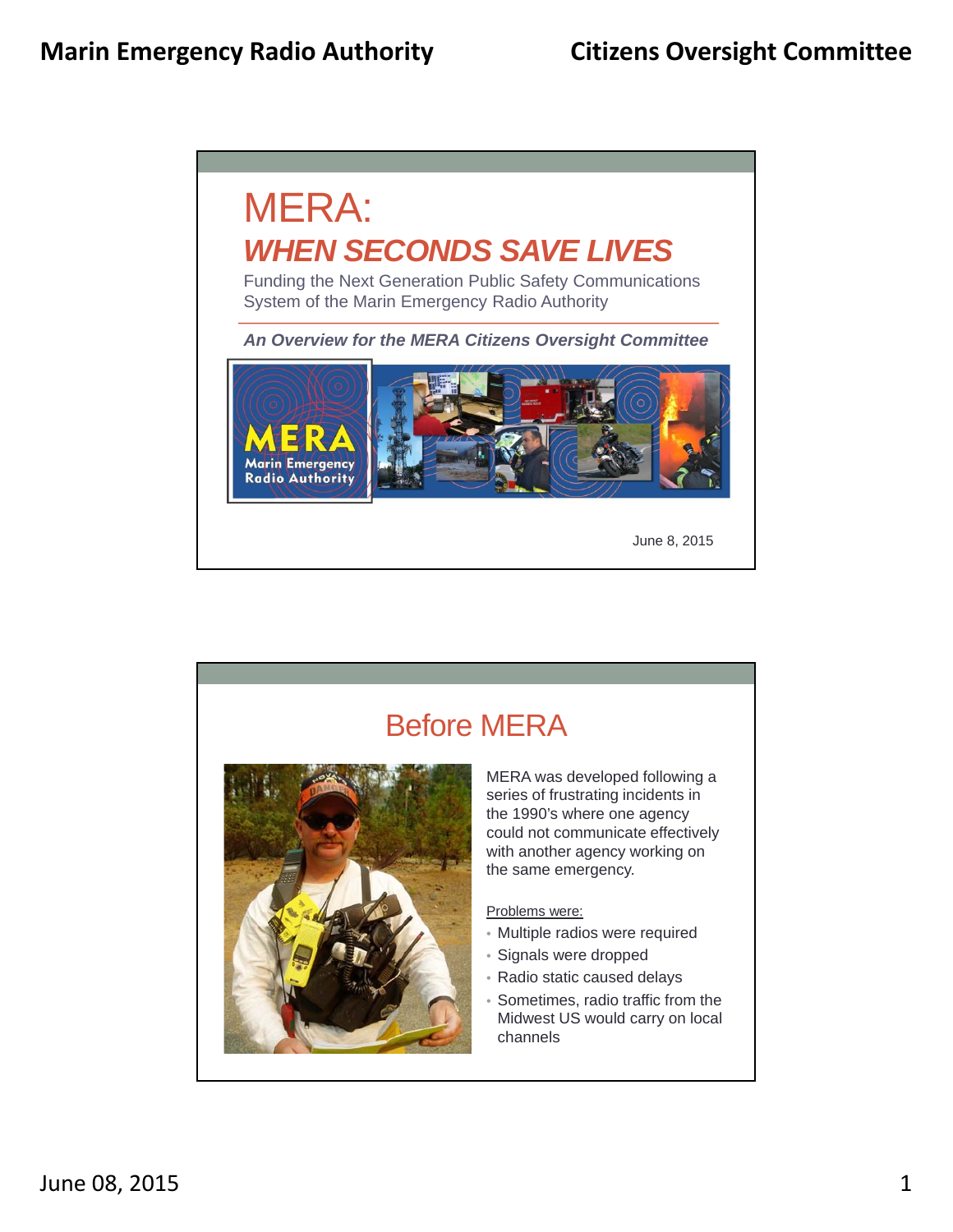

- **1995-1998**  Feasibility studies and meetings were conducted among police, fire and other major operations. Then a Communications Oversight Committee representing city managers, police and fire chiefs and special districts formed to study the options. MERA was the result of their work.
- **February 28, 1998**  The Marin Emergency Radio Authority (MERA) was formed to "...plan, finance, implement, manage, own and operate a multi-jurisdictional County-wide public safety, public service and emergency radio system.
- **February 11, 1999**  The MERA Board authorized the sale of bonds in the amount of \$26,940,000 to finance the project.
- **January 24, 2004**  Installation of San Rafael Police radios begins (first MERA agency).

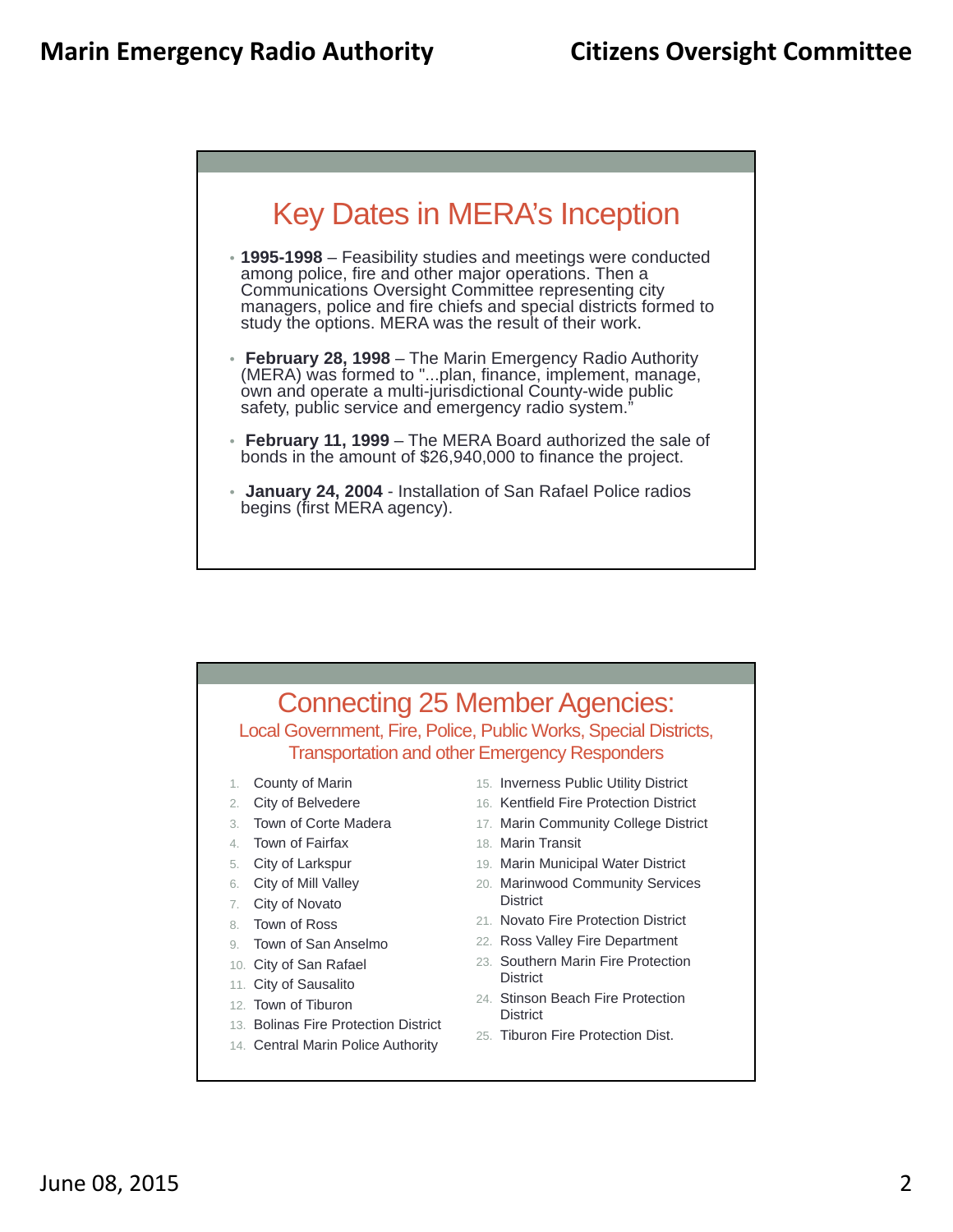### Capable of Connecting to Other Agencies & Systems

#### FIRE & MEDICAL

- 1. Multi-Agency Coordination
- 2. Large Incident Fire Command
- 3. Field EMT's to Hospital
- 4. Medical Mutual Aid
- 5. State Emergency Management
- 6. City of San Rafael local Interoperability

#### LAW ENFORCEMENT

- 1. On-scene Law Enforcement
- 2. CHP Dispatch Channels
- 3. Agency to Agency Coordination
- 4. Petaluma Police Dispatch
- 5. Sonoma Sheriff Dispatch

#### MUTUAL AID

- 1. National Mutual Aid
- 2. State Mutual Aid
- 3. Regional Mutual Aid
- 4. State Travel and Strike Teams
- 5. Statewide Coordination

#### OTHER AGENCIES

- 1. Golden Gate Transit Dispatch
- 2. US Coast Guard
- 3. Pt. Reyes Seashore Dispatch
- 4. Golden Gate National Recreation Area Dispatch

# What Is MERA Today? The Marin Emergency Radio Authority (MERA) is a Joint Powers Authority in Marin County to plan, implement and manage a countywide public safety and emergency radio system for the use of all member agencies. It includes: • Seven 911 Dispatch Centers, with 28 dispatch consoles • Nearly 2,900 radios deployed across the county • Uniform radio communications shared by every major safety agency in the county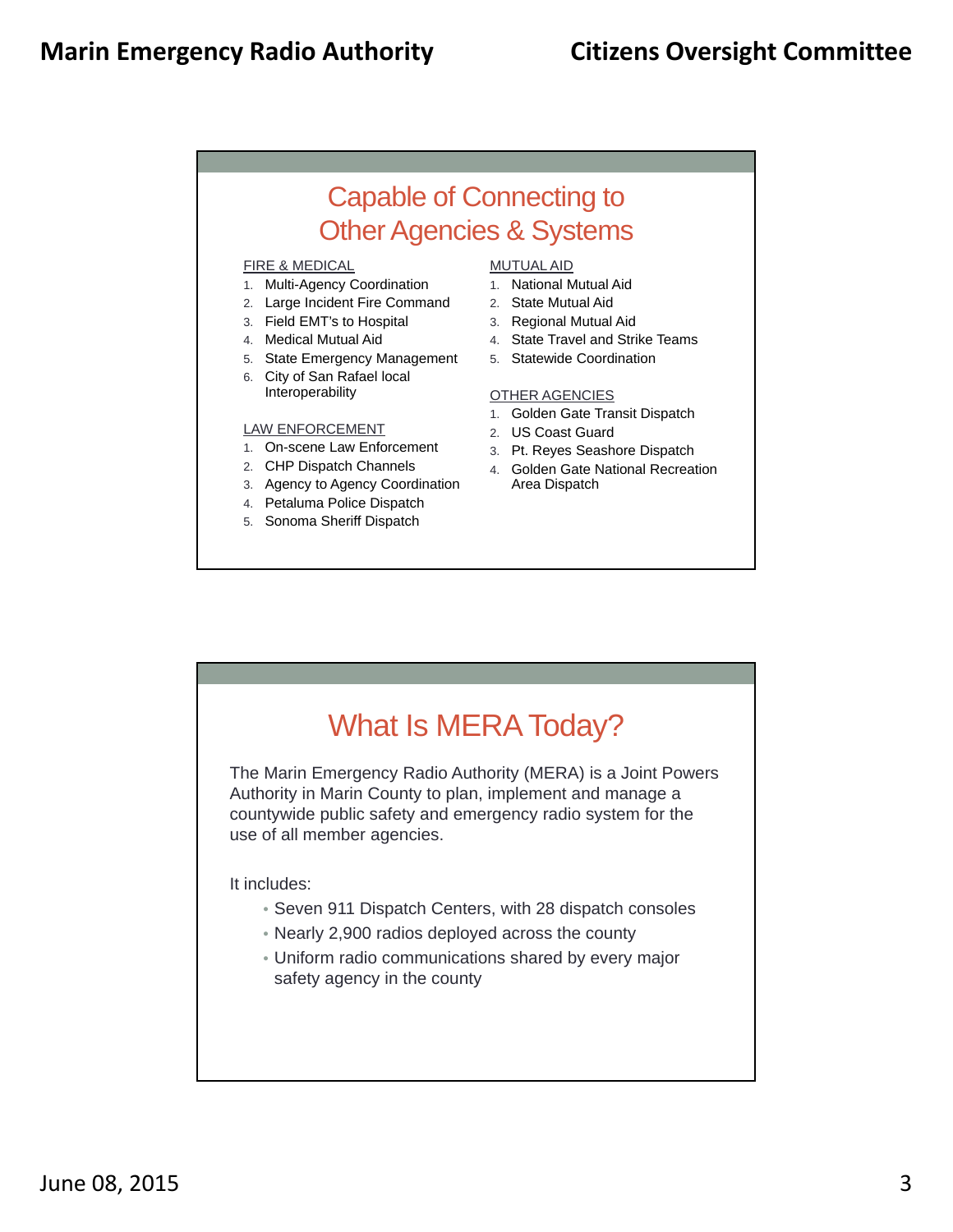

### Why the MERA Gen I System Must Be Upgraded

**RELIABILITY**: The existing system is aging and approaching obsolescence. The system is experiencing component malfunctions causing system reliability to decrease. Replacement equipment is being phased out by the manufacturer, with certain elements already no longer manufactured and increasingly difficult to source.

**CAPACITY**: MERA has nearly 2,900 users today on a system built for 1,580. The system must expand capacity to eliminate busy signals during major emergencies and to add additional mutual aid partners. The Next Generation system is planned for 5,000 potential users.

**COVERAGE**: Coverage must be extended to high priority areas that have limited coverage today. The Next Generation system will expand coverage with the addition of new tower sites.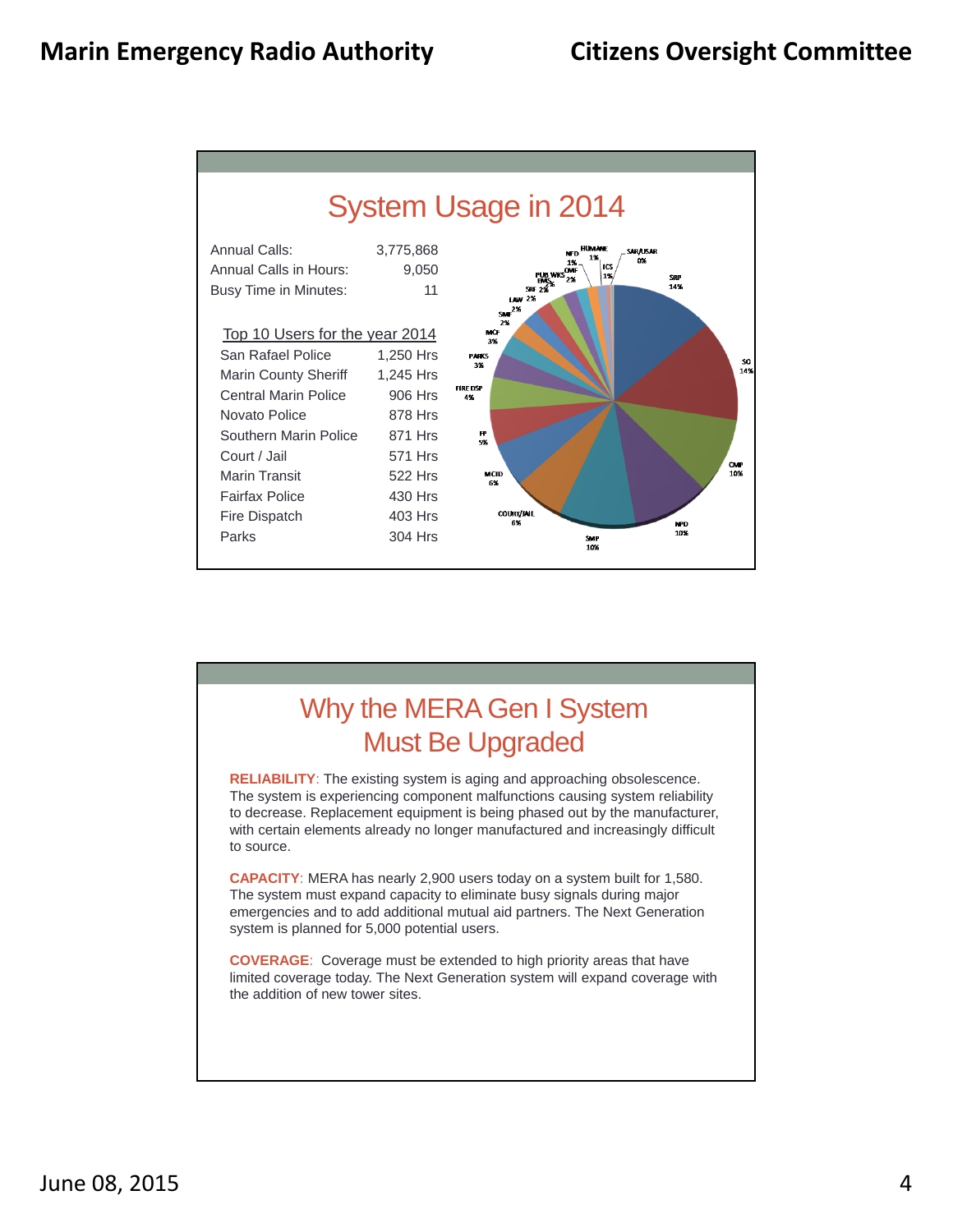

- Reduce 911 response times with an upgraded radio network, better technology and more capacity.
- Expand coverage to high priority areas of County.
- Increase reliability during nature disasters.
- Move to the 700 MHz band allowing use of the UASI mutual aid frequencies, existing 800 MHz frequencies and others – which are especially needed in a disaster situation.
- New radios with the state-of-art technology will be provided to every safety personnel (Options that could be selected include GPS tracking).

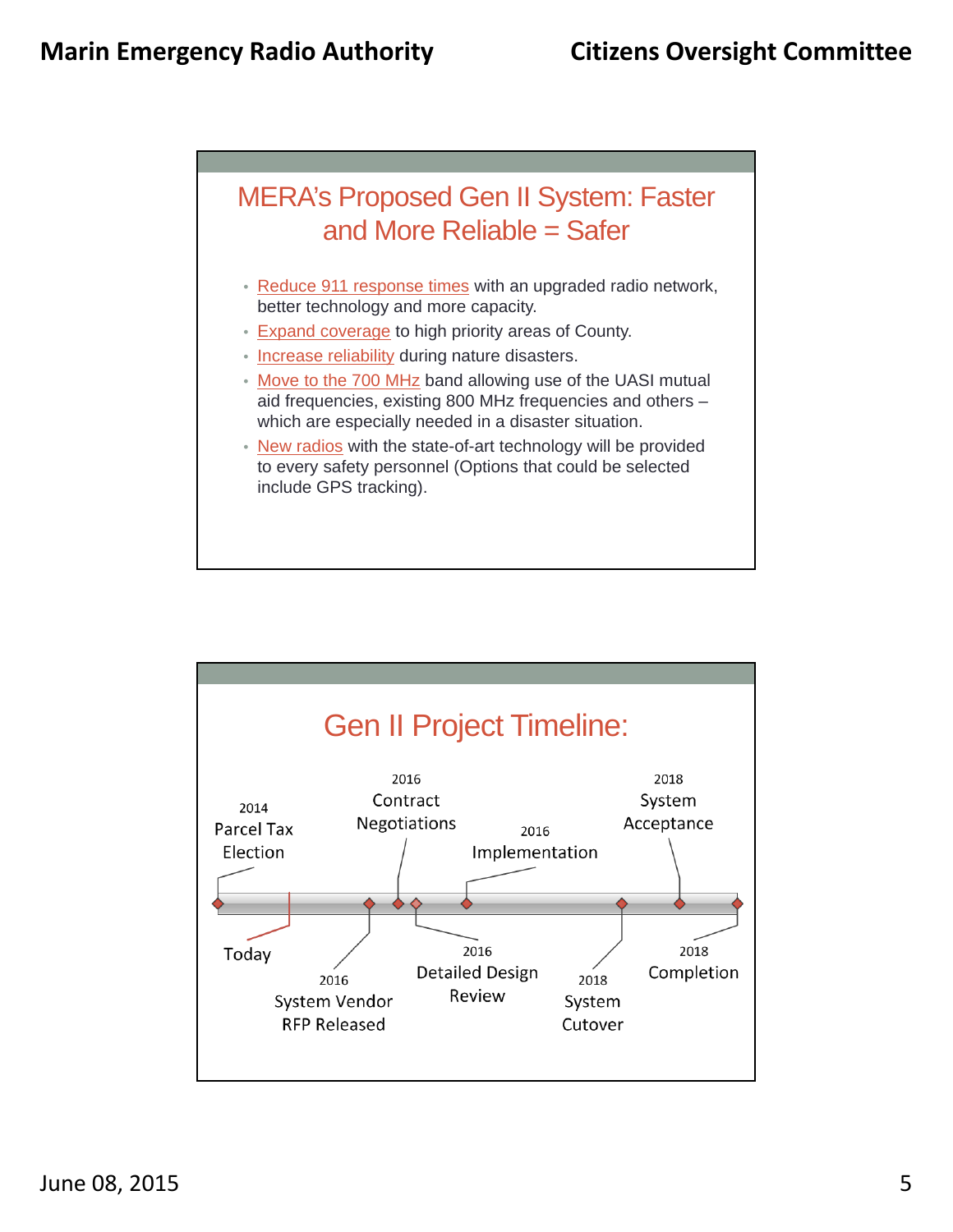| <b>Parcel Tax Gen II Capital Budget</b>                                                                                  |                    |
|--------------------------------------------------------------------------------------------------------------------------|--------------------|
| • Site development and upgrades, environmental<br>compliance, licensing and leases<br>• Radio communication system, site | \$10.6 M           |
| equipment and dispatch consoles                                                                                          | \$13.9 M           |
| • Microwave system                                                                                                       | \$5.0 M            |
| • Mobile and portable radios                                                                                             | \$10.5 M           |
|                                                                                                                          |                    |
| = SUBTOTAL CAPITAL COSTS*<br>*(includes contingency)                                                                     | \$40.0 M           |
| + Capitalized Interest                                                                                                   | \$2.3 <sub>M</sub> |
| + Reserve Fund                                                                                                           | \$3.6 M            |
| + Issuance Costs                                                                                                         | \$0.4 M            |
|                                                                                                                          |                    |

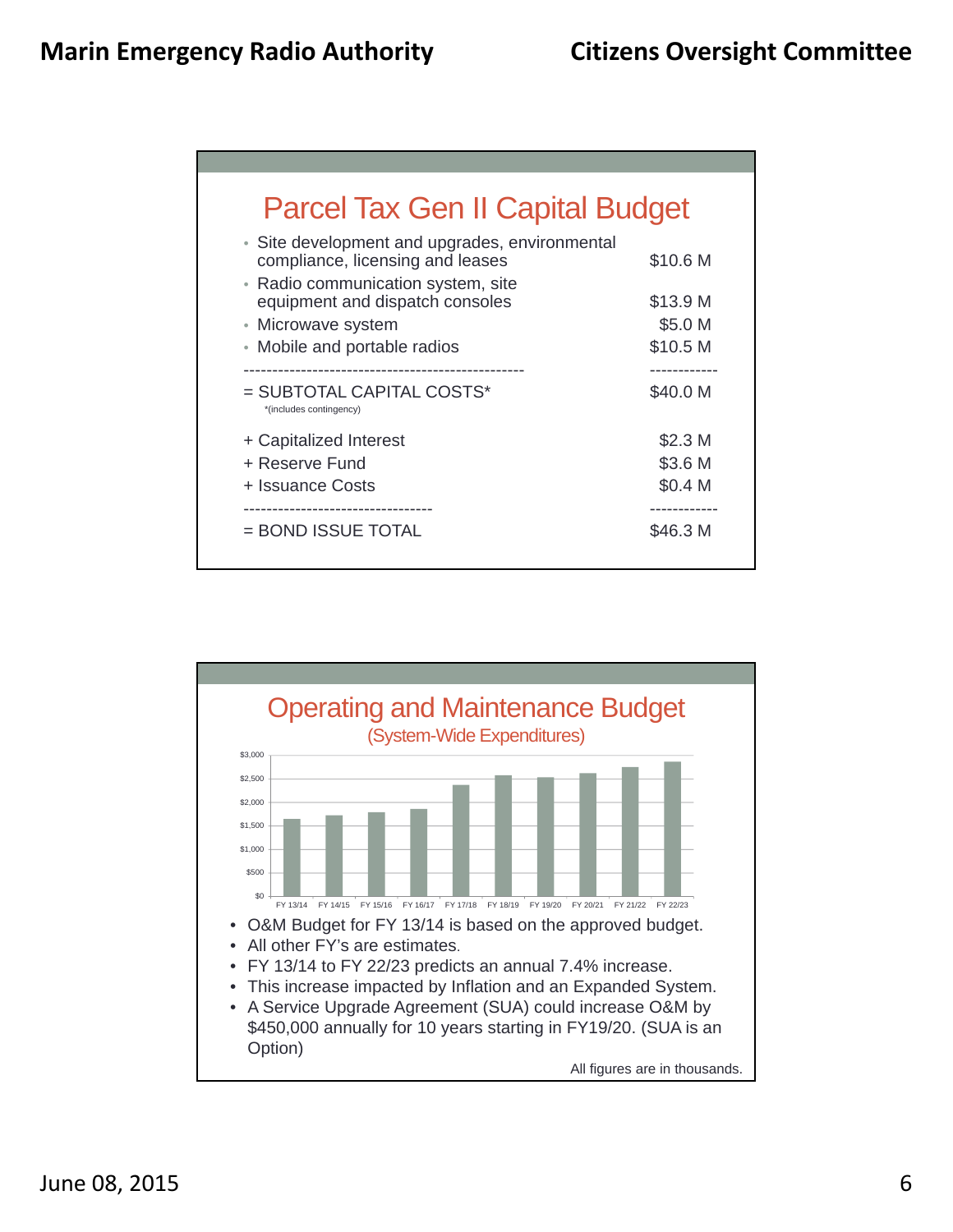

## Parcel Tax Overview: Residential and Agricultural Details

| <b>Property Description</b>            |                        |                            | <b>Method</b>                     | <b>Maximum Rate</b> |                       |               |  |
|----------------------------------------|------------------------|----------------------------|-----------------------------------|---------------------|-----------------------|---------------|--|
| <b>Single Family Residential</b>       |                        |                            | Per Parcel                        | \$29.00             |                       |               |  |
| Multi-Family Residential               |                        |                            | Per Unit                          | \$26.10             |                       |               |  |
| Agricultural - Up to 5 Acres           |                        |                            | Per Parcel                        | \$29.00             |                       |               |  |
| Agricultural - Over 5 Acres            |                        |                            | Per Parcel                        |                     |                       | \$58,00       |  |
| <b>Parcel Tax</b><br><b>Categories</b> | # of<br><b>Parcels</b> | <b>Tax</b><br><b>Units</b> | <b>Total</b><br><b>Parcel Tax</b> |                     | Average<br>per Parcel | <b>Median</b> |  |
| Single Family                          | 81,107                 | 81,107                     | \$2,352,103                       |                     | \$29                  | \$29          |  |
| Multi-Family                           | 4,986                  | 24,551                     | \$640,781                         |                     | \$129                 | \$52          |  |
| Agricultural                           | 715                    | 1,361                      | \$39,469                          |                     | \$55                  | \$58          |  |
|                                        |                        |                            |                                   |                     |                       |               |  |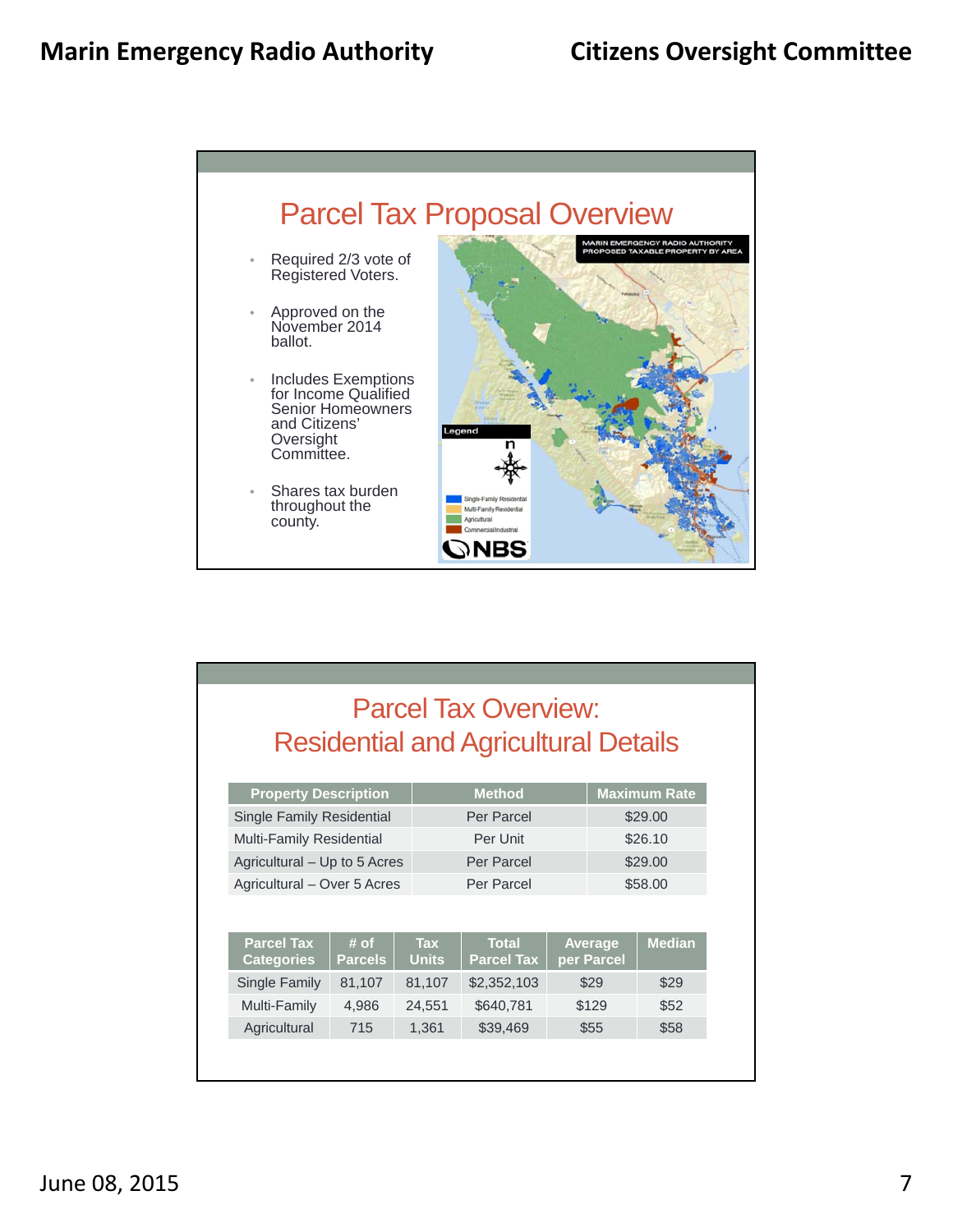|                                                       |                  | <b>Parcel Tax Overview:</b>                            |                        | <b>Commercial, Industrial and Utility Details</b> |
|-------------------------------------------------------|------------------|--------------------------------------------------------|------------------------|---------------------------------------------------|
| <b>Property Description</b>                           |                  | <b>Method</b>                                          |                        | <b>Maximum Rate</b>                               |
| Up to $\frac{1}{2}$ acre                              |                  | Per Parcel                                             | \$87.00                |                                                   |
| Greater than 1/ <sub>2</sub> acre and<br>up to 1 acre |                  | Per Parcel                                             | \$174.00               |                                                   |
| Greater than 1 acre                                   |                  | \$174 Per Parcel AND \$29<br>for each acre over 1 acre | Up to \$2,500.00       |                                                   |
| # of Parcels                                          | <b>Tax Units</b> | <b>Total Parcel</b><br><b>Tax</b>                      | Average per            | <b>Median</b>                                     |
|                                                       | 4,015<br>10,360  |                                                        | <b>Parcel</b><br>\$145 | \$87                                              |
|                                                       |                  | \$585,193                                              |                        |                                                   |

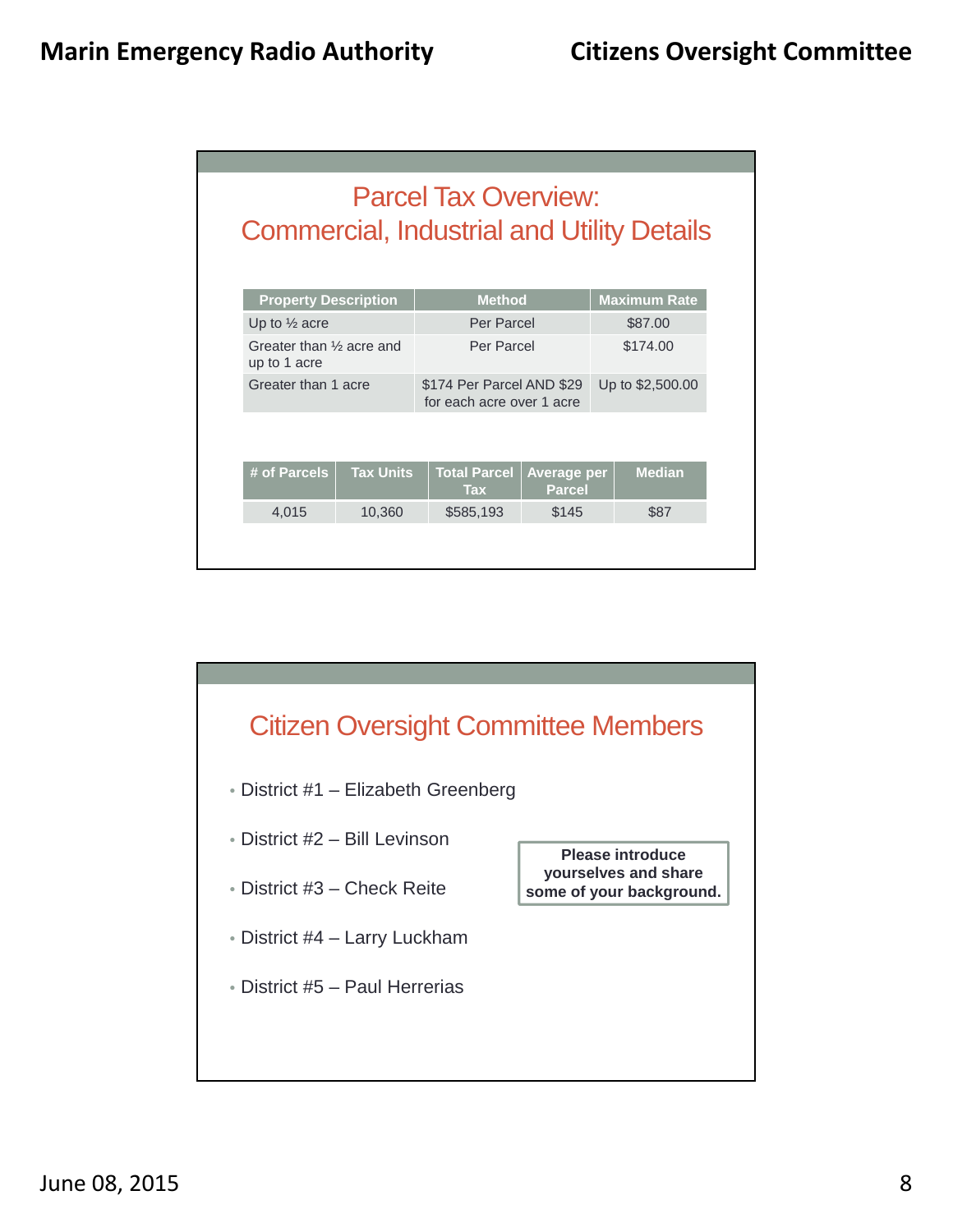

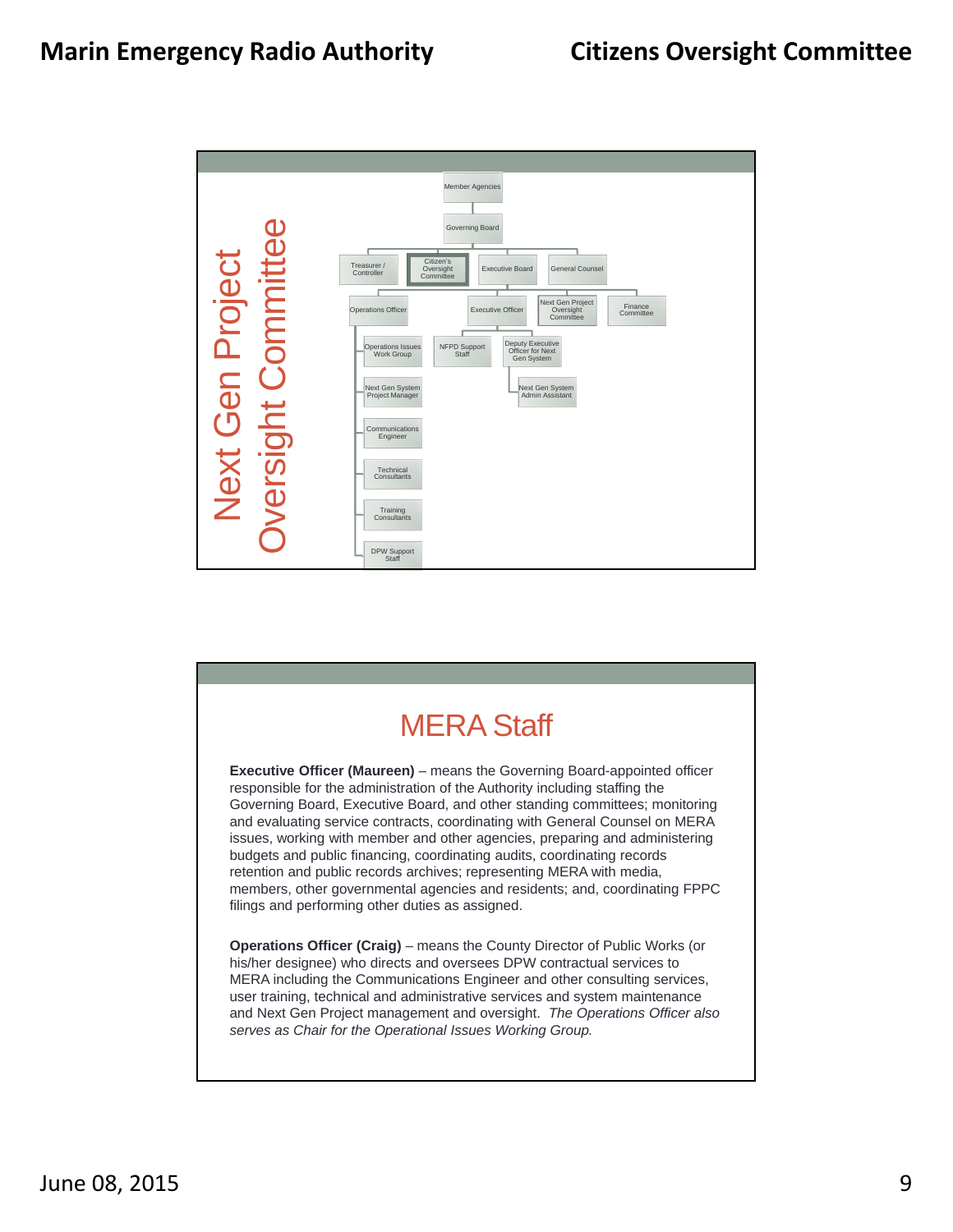# MERA Staff

Next Gen Project Manager (Consultant) - means provider of Next Gen Project management, procurement services, implementation oversight, quality assurance, coordination, performance testing oversight, system cutover and acceptance, oversight and status reports to the Next Gen System Project Oversight Committee, under the supervision of the Operations Officer.

**DPW staff (Richard and Shelly, DPW Communications Division)** – means County Staff members who provide technical assistance for the administration of the current MERA system including operation of the Motorola trunked system contract, MERA system subscriber programming, MERA system network programming and database administration; technical assistance regarding network maintenance, interference and installation issues, technical interface between current and Next Gen Systems, monitoring State and Federal communications systems legislation and seeking and tracking communication system grants for MERA.

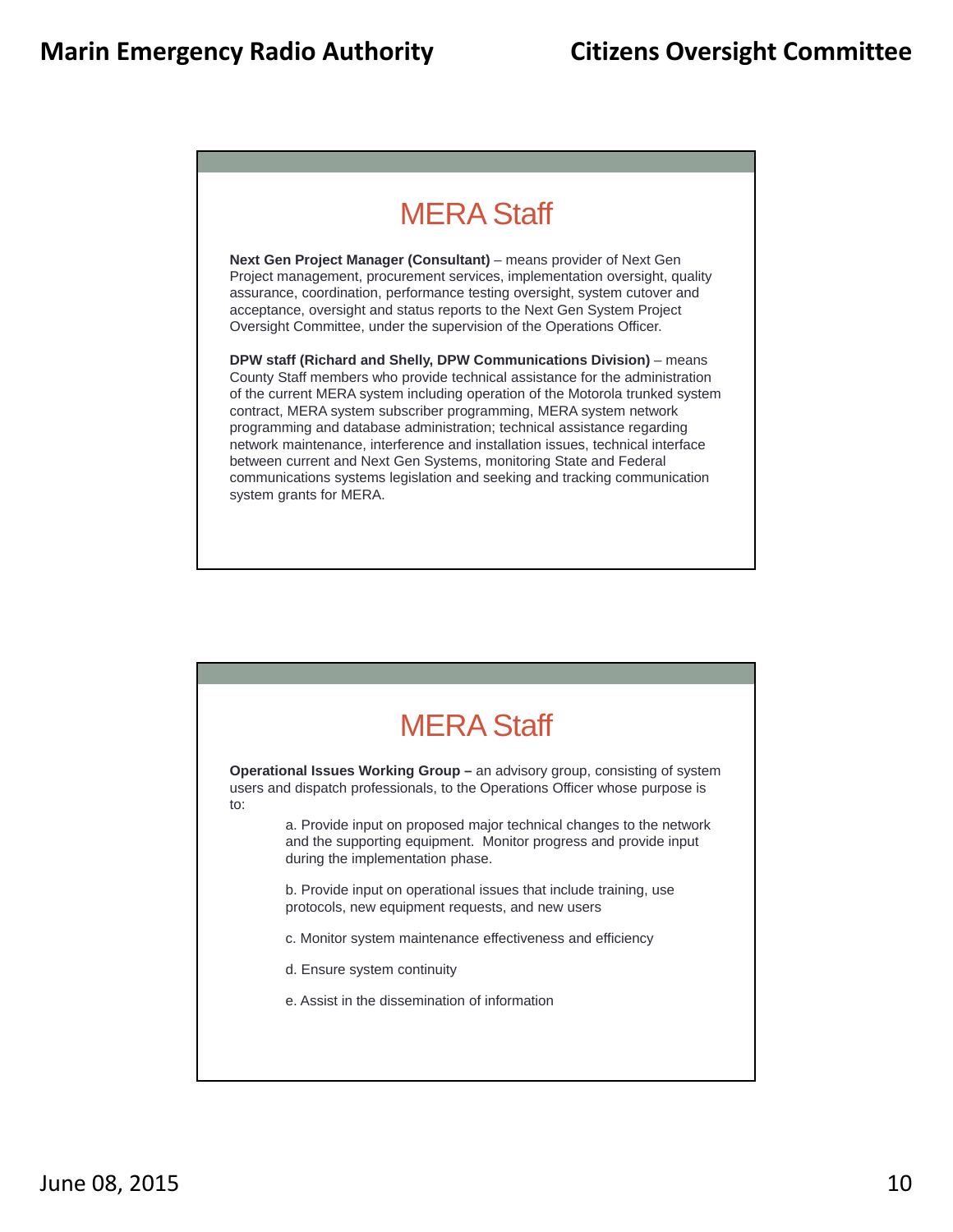## MERA Staff

**Deputy Executive Officer for Next Gen System (Dave)** – means provider of contract technical and administrative services to the Executive Officer and MERA's Boards and Committees to assist with Next Gen System Project interface and monitoring.

- Facilitates administrative support for Executive and Governing Board decisions on Next Gen Project Implementation.
- Includes member and public presentations, Project media relations, attendance at Next Gen Oversight Committee meetings, review and input on Next Gen documents, including consultant and vendor RFPs, participation in consultant and vendor selections and design review, preparation of reports for MERA Boards and Committees' action to implement Next Gen Project, input on Next Gen training development and participation in Operations Issues Work Group.

**Next Gen Project Administrative Assistant (Alex)** – means contract staff who provides administrative and clerical support to the Executive Officer and Deputy Executive Officer for Next Gen System.

• Includes scheduling of and participation in member and public presentations, development of Project newsletters, provision of Next Gen System Project Oversight Committee support and other related tasks.

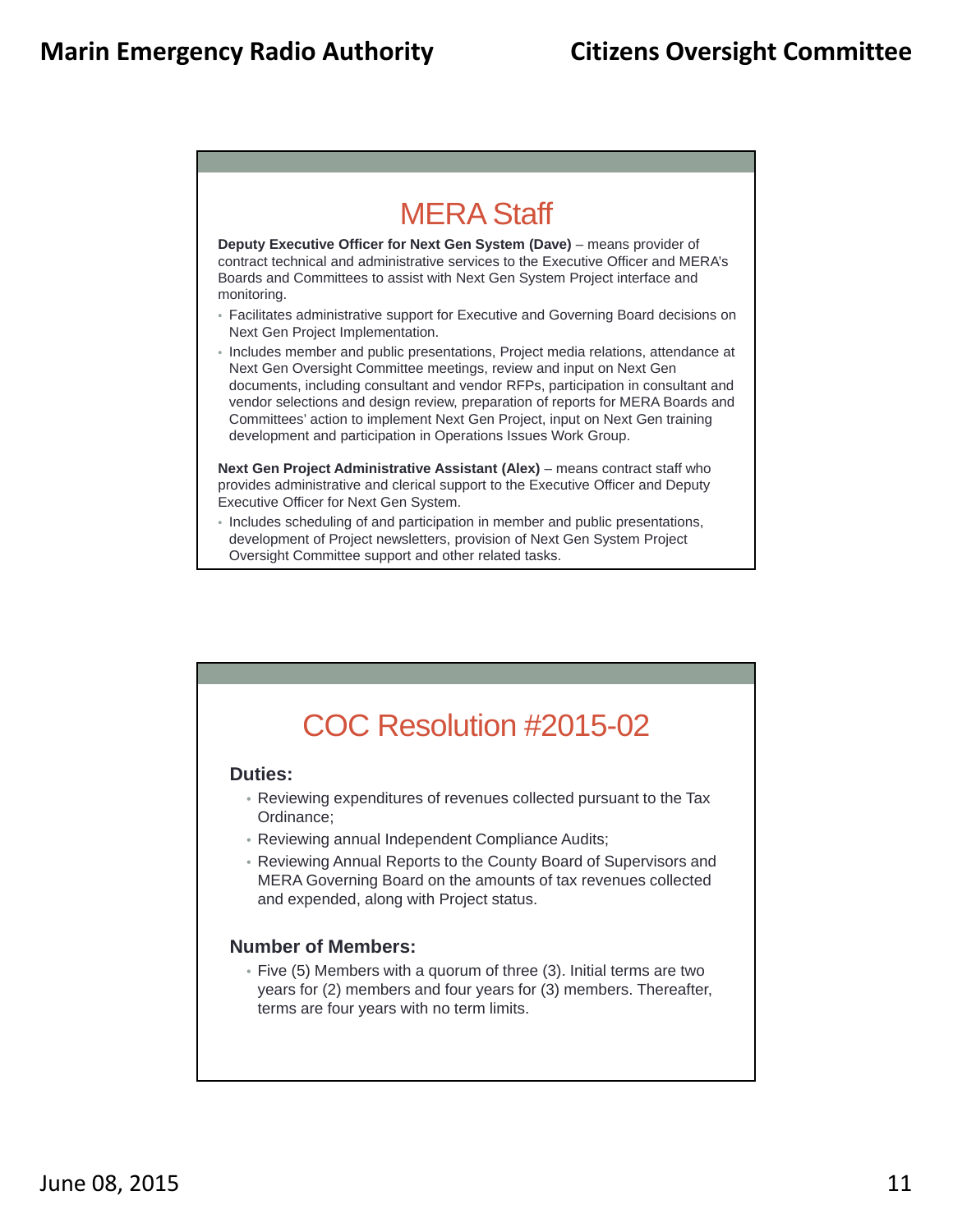# COC Resolution #2015-02

#### **Qualifications:**

- In addition to County of Marin residency and property taxpayer status, membership is restricted to persons who are neither elected officials nor employees from any agency or organization that oversees or benefits from parcel tax expenditures.
- Attention to detail and willingness to commit at least 10 hours to Committee work per quarter is required.
- Experience with construction, business practices, project administration, accounting or budgeting is helpful.

#### **Bylaws:**

• The Committee will adopt Bylaws approved by the MERA Governing Board within 90 days after appointment.



#### **Meetings:**

• Meetings will be convened at least quarterly initially but not less than annually, open to the public and conducted in compliance with the Brown Act, California's Open Meeting law. Meetings will be publicized and posted in advance. Committee reports and minutes will be available on MERA's Website (meraonline.org). Location of the meetings will be at the Marin Civic Center, San Rafael, California, for centrality/access purposes.